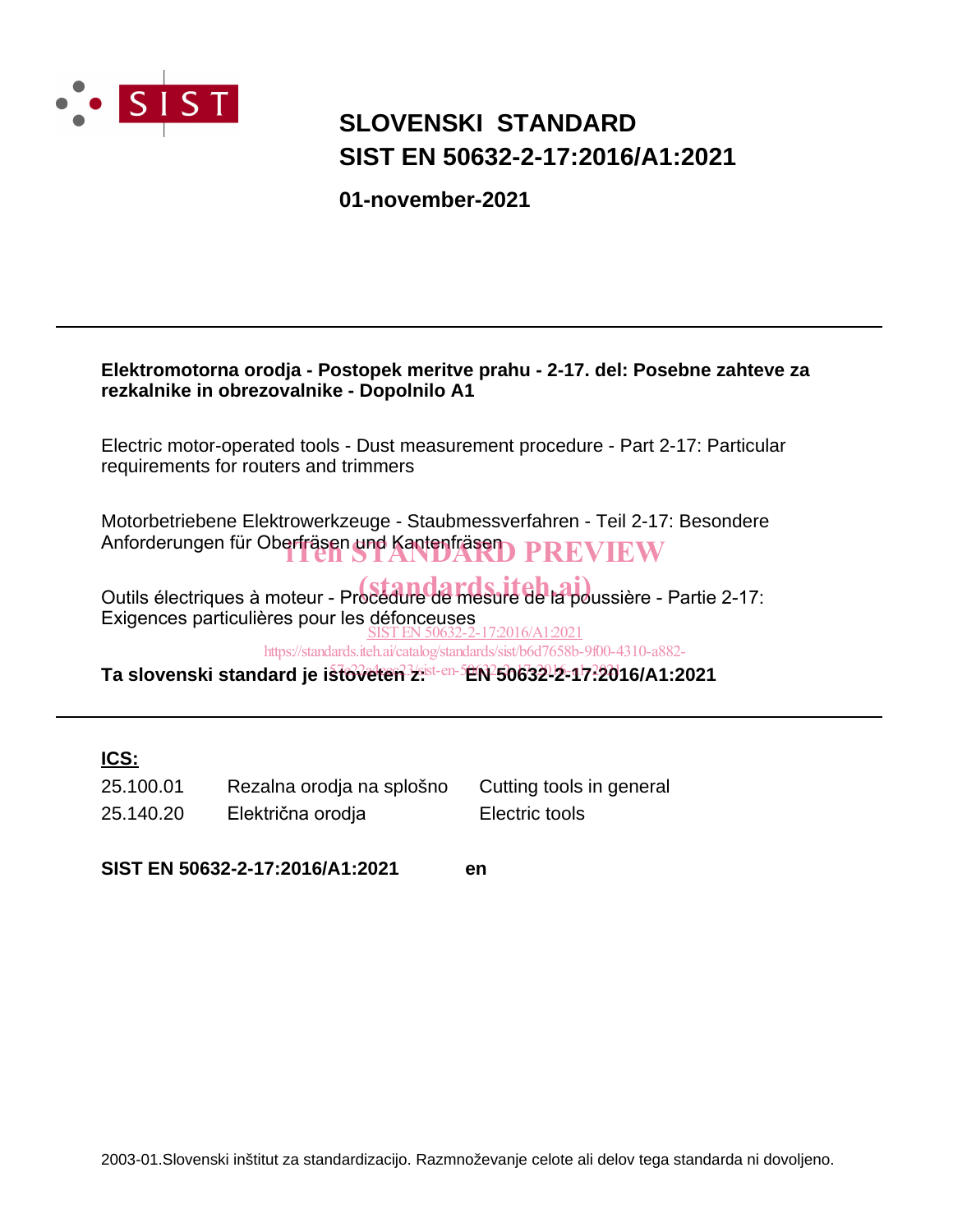**SIST EN 50632-2-17:2016/A1:2021**

# iTeh STANDARD PREVIEW (standards.iteh.ai)

SIST EN 50632-2-17:2016/A1:2021 https://standards.iteh.ai/catalog/standards/sist/b6d7658b-9f00-4310-a882- 57e22a4eec23/sist-en-50632-2-17-2016-a1-2021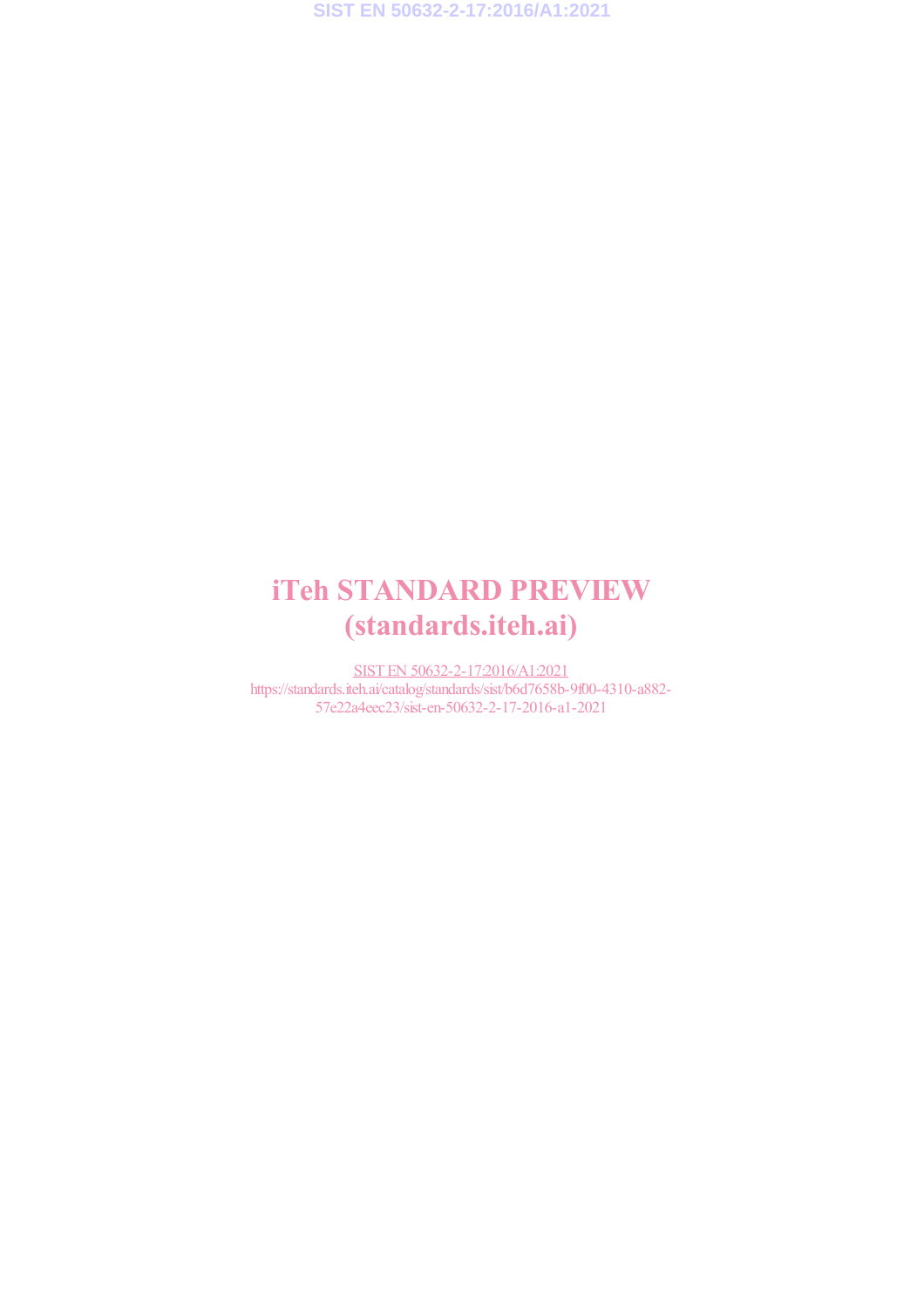# EUROPEAN STANDARD NORME EUROPÉENNE EUROPÄISCHE NORM

# **EN 50632-2-17:2016/A1**

September 2021

ICS 13.040.40; 25.140.20; 65.060.80

English Version

## Electric motor-operated tools - Dust measurement procedure - Part 2-17: Particular requirements for routers and trimmers

Outils électriques à moteur - Procédure de mesure de la poussière - Partie 2-17: Exigences particulières pour les défonceuses

 Motorbetriebene Elektrowerkzeuge - Staubmessverfahren - Teil 2-17: Besondere Anforderungen für Oberfräsen und Kantenfräsen

This amendment A1 modifies the European Standard EN 50632-2-17:2016; it was approved by CENELEC on 2021-08-09. CENELEC members are bound to comply with the CEN/CENELEC Internal Regulations which stipulate the conditions for giving this amendment the status of a national standard without any alteration.

Up-to-date lists and bibliographical references concerning such national standards may be obtained on application to the CEN-CENELEC Management Centre or to any CENELEC member.

This amendment exists in three official versions (English, French, German). A version in any other language made by translation under the responsibility of a CENELEC member into its own language and notified to the CEN-CENELEC Management Centre has the same status as responsibility of a CENELEC member into its own language and notified to the CEN-C<br>the official versions. **Example 19 Standards. Iten.al** 

CENELEC members are the national electrotechnical committees of Austria, Belgium, Bulgaria, Croatia, Cyprus, the Czech Republic, Communication and the Czech Republic, Cyprus, the Czech Republic, Cyprus, the Czech Republic, Denmark, Estonia, Finland, France, Germany, Greece, Hungary, Iceland, Ireland, Italy, Latvia, Lithuania, Luxembourg, Malta, the Definian, Estonia, Finand, France, Germany, Gleece, Hungary, Iceland, Ingland, Roy, Latvia, Luxenia, Luxennourg, Malta, the<br>Netherlands, Norway, Poland, Portugal, Republic of North Macedonia, Romania, Serbia, Slovakia, Slo Turkey and the United Kingdom. 57e22a4eec23/sist-en-50632-2-17-2016-a1-2021



European Committee for Electrotechnical Standardization Comité Européen de Normalisation Electrotechnique Europäisches Komitee für Elektrotechnische Normung

**CEN-CENELEC Management Centre: Rue de la Science 23, B-1040 Brussels** 

© 2021 CENELEC All rights of exploitation in any form and by any means reserved worldwide for CENELEC Members.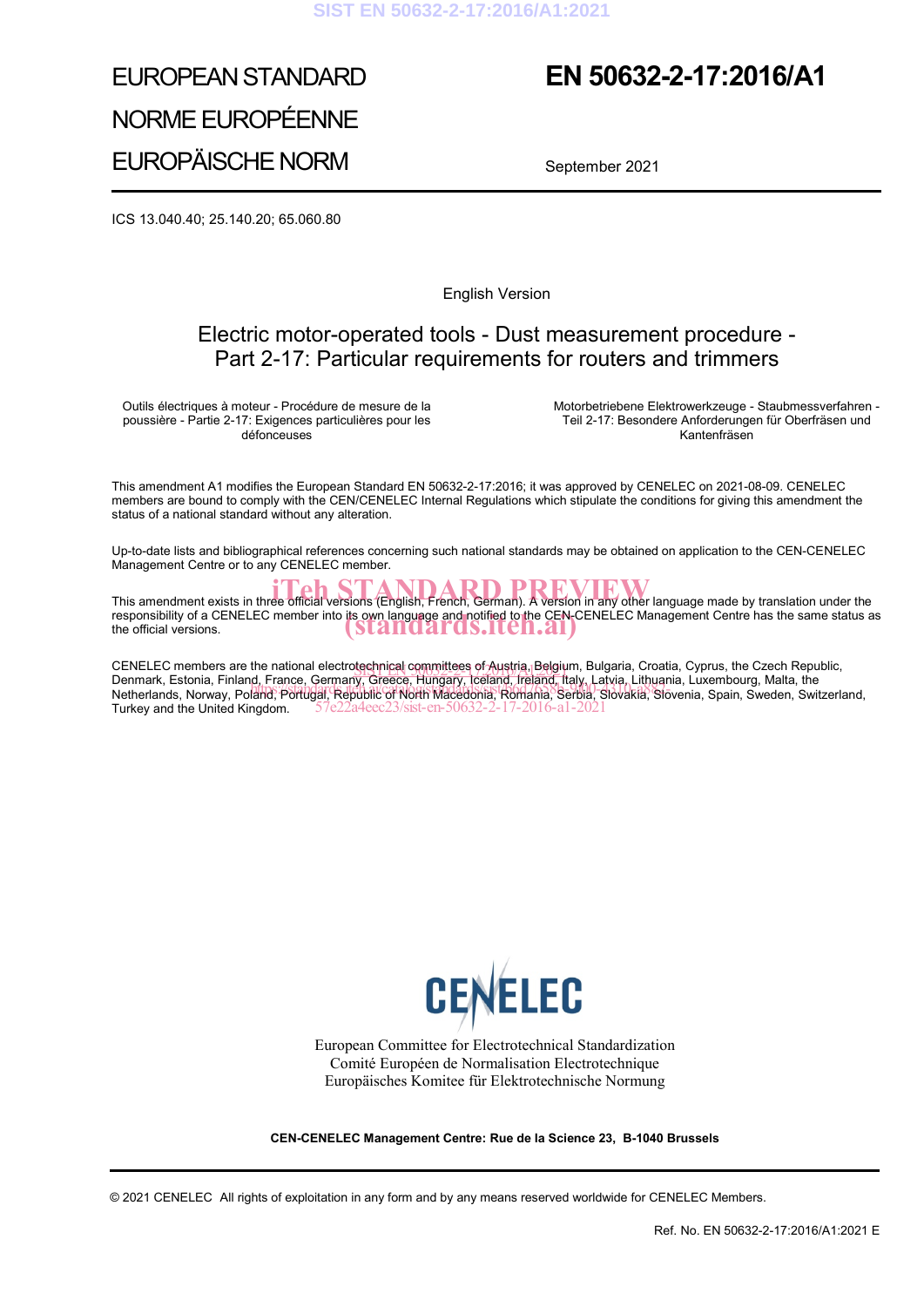## **Contents** Page

| $\mathbf 1$ |  |  |
|-------------|--|--|
| $2^{\circ}$ |  |  |
| $3^{\circ}$ |  |  |

# iTeh STANDARD PREVIEW (standards.iteh.ai)

SIST EN 50632-2-17:2016/A1:2021 https://standards.iteh.ai/catalog/standards/sist/b6d7658b-9f00-4310-a882- 57e22a4eec23/sist-en-50632-2-17-2016-a1-2021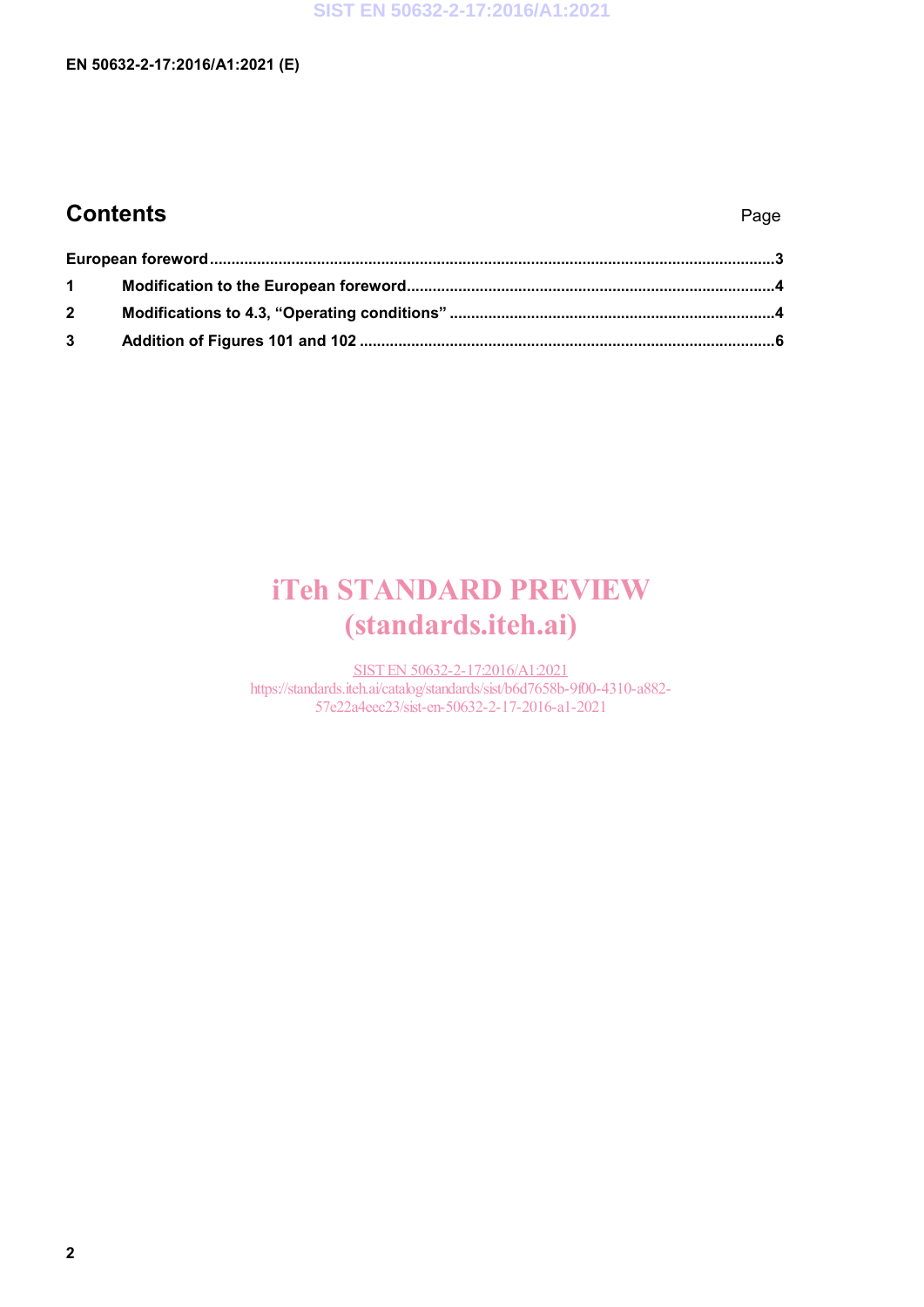## **European foreword**

This document (EN 50632-2-17:2016/A1:2021) has been prepared by CLC/TC 116 "Safety and environmental aspects of motor-operated electric tools".

The following dates are fixed:

| $\bullet$ | latest date by which this document has to be<br>implemented at national level by publication of<br>an identical national standard or by<br>endorsement | (dop) | 2022-08-09 |
|-----------|--------------------------------------------------------------------------------------------------------------------------------------------------------|-------|------------|
| $\bullet$ | latest date by which the national standards<br>conflicting with this document have to be<br>withdrawn                                                  | (dow) | 2024-08-09 |

This amendment was developed to include improvements and clarifications suggested by practical tests.

Attention is drawn to the possibility that some of the elements of this document may be the subject of patent rights. CENELEC shall not be held responsible for identifying any or all such patent rights.

Any feedback and questions on this document should be directed to the users' national committee. A complete listing of these bodies can be found on the CENELEC website.

# iTeh STANDARD PREVIEW (standards.iteh.ai)

SIST EN 50632-2-17:2016/A1:2021 https://standards.iteh.ai/catalog/standards/sist/b6d7658b-9f00-4310-a882- 57e22a4eec23/sist-en-50632-2-17-2016-a1-2021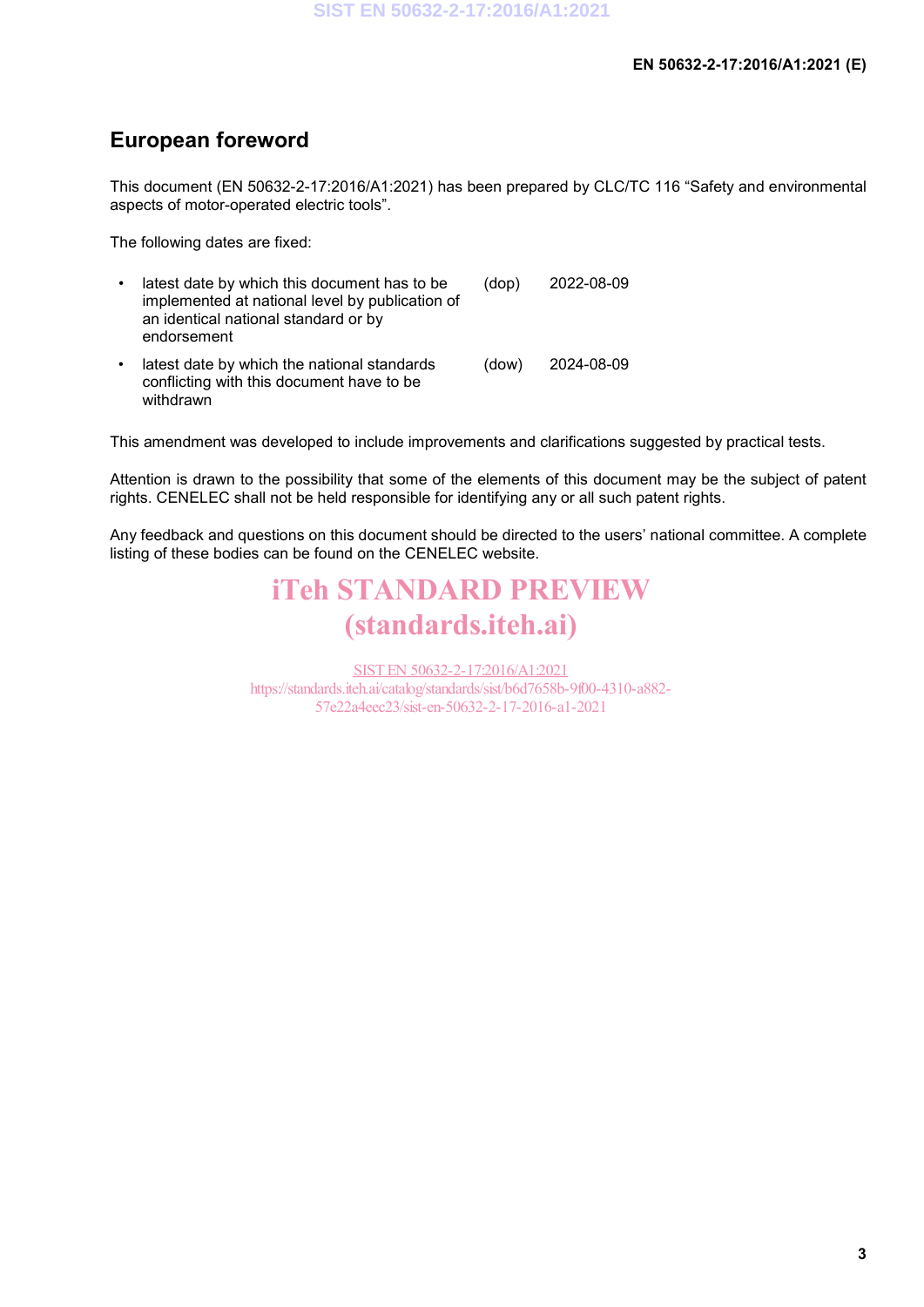$\alpha$ 

## **1 Modification to the European foreword**

*Replace the 5th paragraph with the following:*

"This Part 2 is to be used in conjunction with EN 50632-1:2015 and its amendments."

## **2 Modifications to 4.3, "Operating conditions"**

*Replace the existing Table 101 with the following:*

| Table 101 – Operating conditions for routers intended for cutting wood |  |
|------------------------------------------------------------------------|--|
|                                                                        |  |

| <b>Material and set-up</b>          | Chipboard: P2 in accordance with EN 312:2010, density (610 $\pm$ 60) kg/m <sup>3</sup> , thickness<br>$(19 \pm 1)$ mm, width $(400 \pm 2)$ mm, any length a.<br>The chipboard is mounted horizontally on a bench with a working height matching<br>the requirement for the vertical distance between the upper surface of the workpiece<br>and the intake openings of the dust samplers as specified in 4.2.                                                                                                |
|-------------------------------------|-------------------------------------------------------------------------------------------------------------------------------------------------------------------------------------------------------------------------------------------------------------------------------------------------------------------------------------------------------------------------------------------------------------------------------------------------------------------------------------------------------------|
| <b>Orientation and</b><br>operation | Milling of slots by means of a guide rail or rip fence, across the width of 400 mm,<br>alternately in both directions.<br>During the test, the operator and the workpiece shall be positioned as illustrated in<br>Figure 101.                                                                                                                                                                                                                                                                              |
| <b>Tool bit/settings</b>            | Slotting cutter, HW, with a diameter as follows:<br>for routers with a rated input up to and including 1.200 W and for battery<br>operated routers: 8 mm;<br>for routers with a rated mput above (1 200 W) 12 mm;<br>New cutter at the beginning of each of the three tests.<br>Cutting depth = 8 mm. Distance between the sidts = 10 mm.<br>Speed setting devices, if any, shall be adjusted to the maximum setting specified by<br>the manufacturer for cutting chipboard with the required bit diameter. |
| <b>Feed force</b>                   | The feed force applied to the tool shall be sufficient to ensure stable operation with<br>good performance.                                                                                                                                                                                                                                                                                                                                                                                                 |
| <b>Test</b>                         | During the working time of one test cycle, 15 slots as specified above are performed<br>equally distributed over the working time.<br>NOTE Cutting 15 slots in 10 min will require a working speed of 0,75 m/min, including<br>sufficient time between the individual slots.<br>If the above cannot be achieved within 10 min, the time is extended to allow the<br>required number of slots to be cut.                                                                                                     |